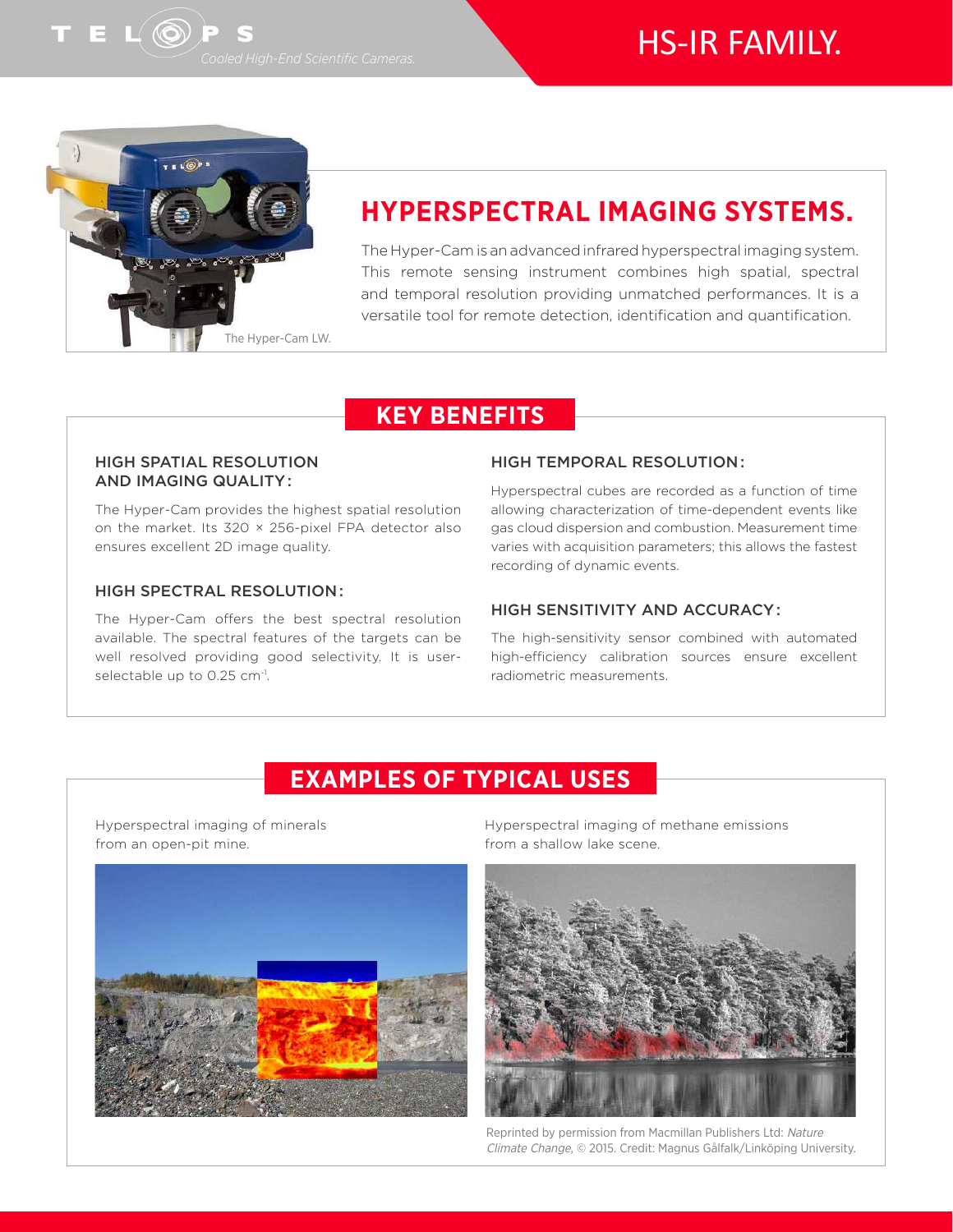### **A WHOLE RANGE OF MARKETS & APPLICATIONS**



#### DEFENSE AND SECURITY

- Spectral IR signatures
- Detection & Identification
- Flares & decoys
- Gas and aerosol clouds
- Camouflage



#### INDUSTRIAL RESEARCH

- Airborne mineral mapping
- Natural gas
- Oil sands



#### NATIONAL LABS

- Flares and smokestacks
- Pollution monitoring
- Landfills & greenhouse gases
- Urban heat islands



#### ACADEMIC RESEARCH

- Jet & rocket engine
- Toxic industrial chemicals (TICs)
- Combustion analysis
- Volcanology

# **POWERFUL SOFTWARE TO SUIT YOUR APPLICATIONS**

#### REVEAL PRO

Reveal Pro is a powerful research software for data acquisition with a maximum flexibility for advanced users.

#### REVEAL D&I

Reveal D&I is a real-time detection and identification software for experiments involving gas releases and leaks. Detection algorithms allow the chemical imaging of multiple gases simultaneously on an interactive interface.



All hyperspectral data is readily compatible with Matlab and ENVI softwares.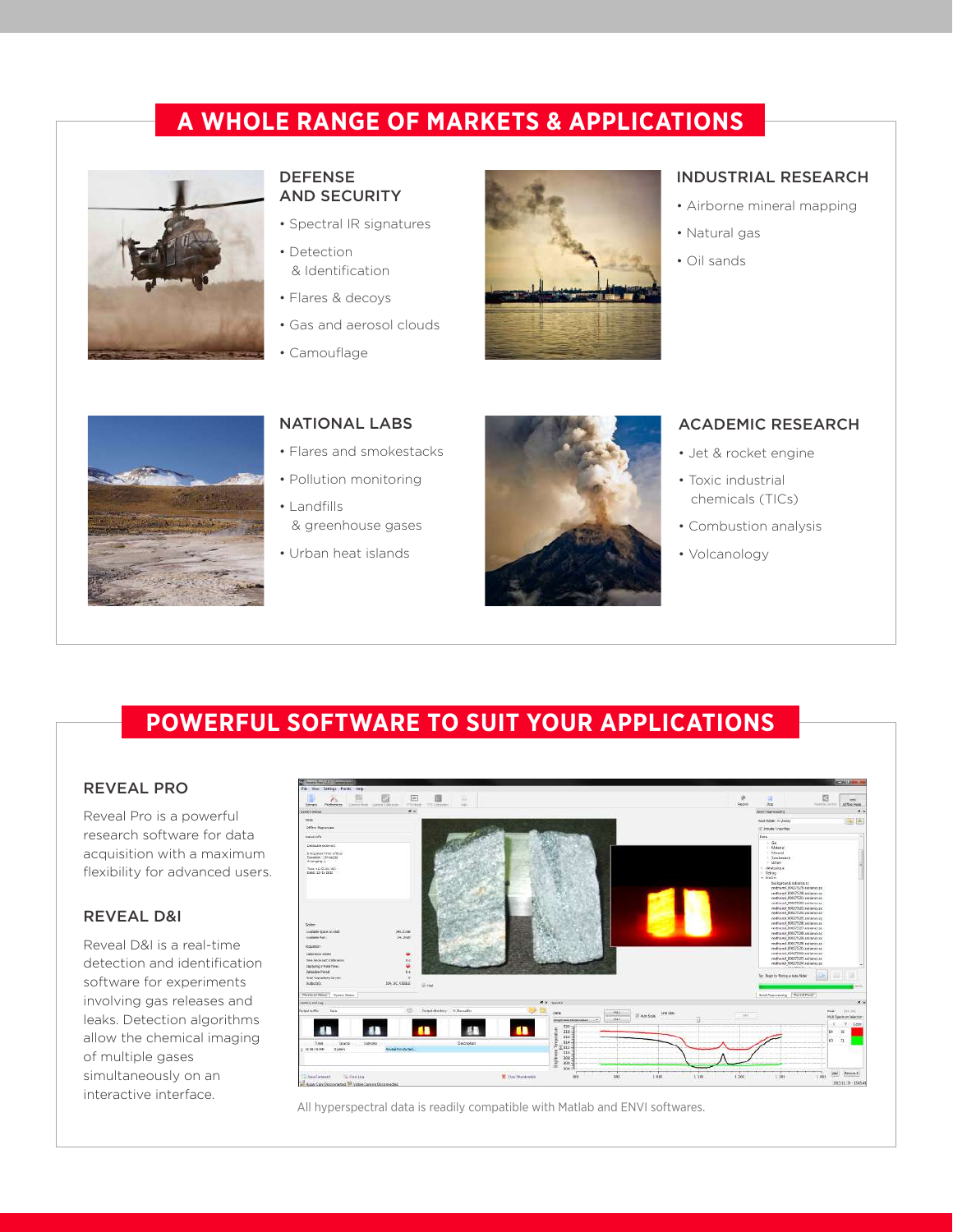### **HOW DOES IT WORK?**

#### HOW DOES IT WORK?

The unique spectral features of gases and solids are obtained upon modulation of the incoming infrared radiation from the scene by a Michelson interferometer. A high resolution spectrum is then recorded at each pixel of a focal plane array (FPA) detector.

By comparing a measured spectrum with reference spectral signatures of known gases and solids, the constituents of a target can be easily identified.



# **USE IT IN AIRBORNE MODE**



Airborne mineral mapping of an open-pit mine.

Generate georeferenced hyperspectral maps with the Hyper-Cam Airborne Platform.

The Airborne Platform is equipped with a stabilization system and an image motion compensation mirror, which allows you to use the Hyper-Cam from an airplane in order to map vast areas and obtain clear, high-quality spectral information.

Key specifications include :

- High sensitivity : Excellent signal-to-noise ratio (SNR) allows the detection of weak signals
- User-selectable spectral resolution up to 1 cm-1
- Mapping and targeting acquisition modes